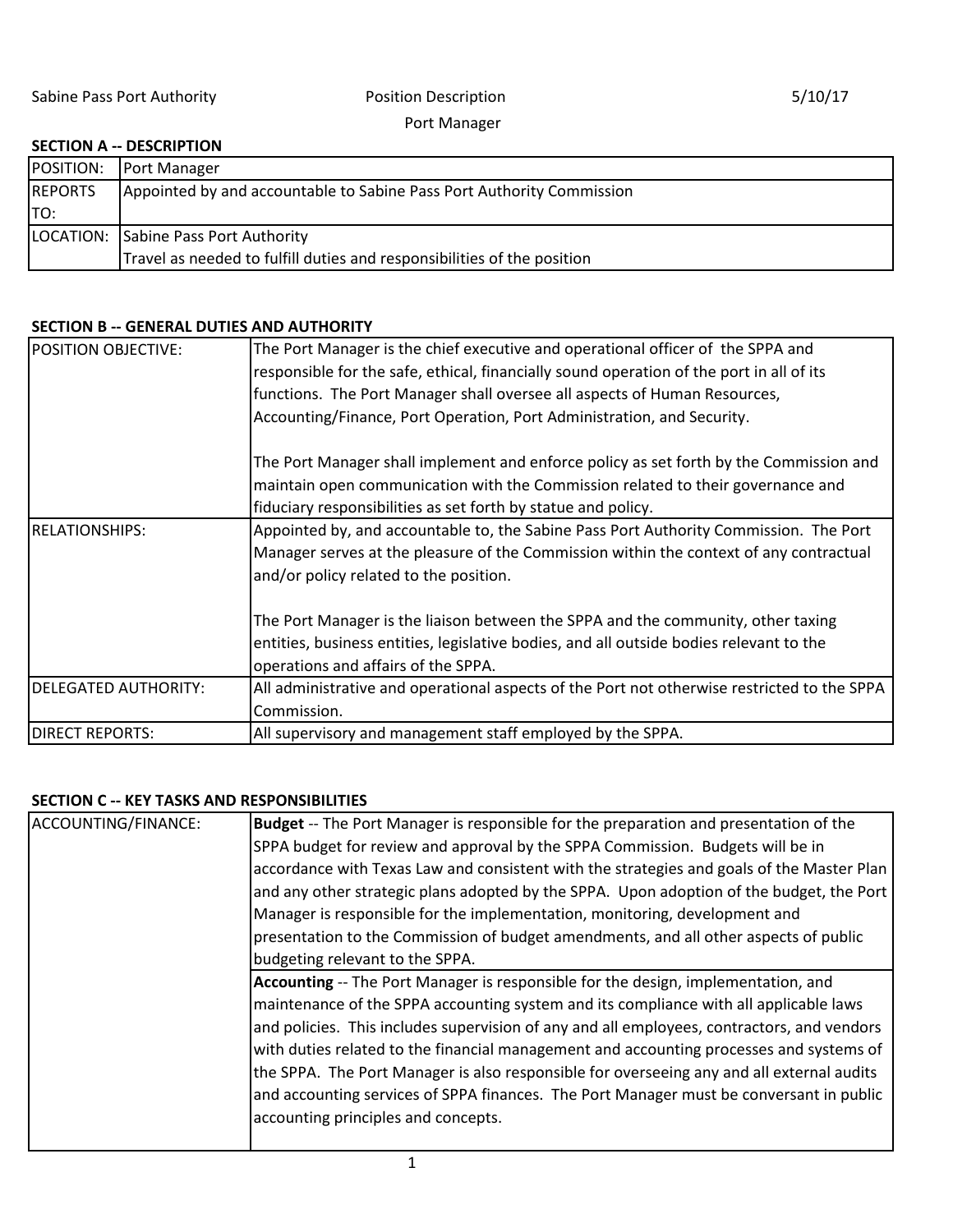| ACCOUNTING/FINANCE:     | Finance -- The Port Manager shall maintain effective relationships with all banking and                                                                                                                                                                                                                                  |  |  |  |
|-------------------------|--------------------------------------------------------------------------------------------------------------------------------------------------------------------------------------------------------------------------------------------------------------------------------------------------------------------------|--|--|--|
| CONT'D                  | financing partners. The Port Manager will responsibly seek and maintain portfolio                                                                                                                                                                                                                                        |  |  |  |
|                         | strategies that maximize the long term financial health of port assets while mitigating risk.                                                                                                                                                                                                                            |  |  |  |
|                         | Stewardship -- The Port Manager must have a deep understanding of accounting principles<br>and public budgeting concepts. Successful financial operations are founded in stewardship<br>of public and proprietary funds and decision-making thereby requiring superior financial<br>knowledge.                           |  |  |  |
| <b>OPERATONS:</b>       | Leadership -- The Port Manager is expected to foster a positive work enviroment applying<br>effective leadership and management within the context of SPPA policy and goals.                                                                                                                                             |  |  |  |
|                         | Supervision/Management -- The Port Manager is the supervisor of all port managerial<br>staff and provides oversight of all SPPA operations. The Port Manager is accountable to<br>the commission for all decisions undertaken in these endeavors.                                                                        |  |  |  |
|                         | Business Operations -- The Port Manager is the business representative for the SPPA<br>authorized to enter into negotiations and investigatory efforts to further the interests of<br>the SPPA. The Port Manager is responsible for ensuring compliance with all SPPA policies<br>and implementation of the Master Plan. |  |  |  |
|                         | Legal -- The Port Manager is the point of contact for all legal matters related to the SPPA.<br>Vendors -- The Port Manager oversees all contracts and agreements for service/products<br>with vendors and contractors consistent with policy and Commission resolutions.                                                |  |  |  |
|                         | Asset & Facility Management -- The Port Manager shall ensure all SPPA assets and<br>facilities are maintained in operable order and good condition. Development and<br>maintenance of processes and assignment of tasks necessary to fulfillment of this<br>responsibility are essential.                                |  |  |  |
|                         | Marina & Wharf Operations -- The Port Manager shall be responsible for compliance of all<br>regulatory authority delegated by statue or regulation to the SPPA as a maritime entity.<br>This includes boarding and inspecting vessels when necessary.                                                                    |  |  |  |
| <b>HUMAN RESOURCES:</b> | Hiring/Firing -- The Port Manager is responsible for final operational decisions related to<br>the hiring and firing of employees consistent with policy and the SPPA Employee<br>Handbook.                                                                                                                              |  |  |  |
|                         | HR General -- The Port Manager is responsible for the successful implementation of SPPA<br>Employee Manual policies as promulated by the Commission.<br>Training -- The Port Manager is responsible for ensuring SPPA employees are competent in                                                                         |  |  |  |
|                         | their fields and positive contributors to the successful execution of SPPA goals and policies.                                                                                                                                                                                                                           |  |  |  |
|                         | Discipline -- The Port Manager is the final authority on all decisions affecting employee<br>discipline unless otherwise governed by policy.                                                                                                                                                                             |  |  |  |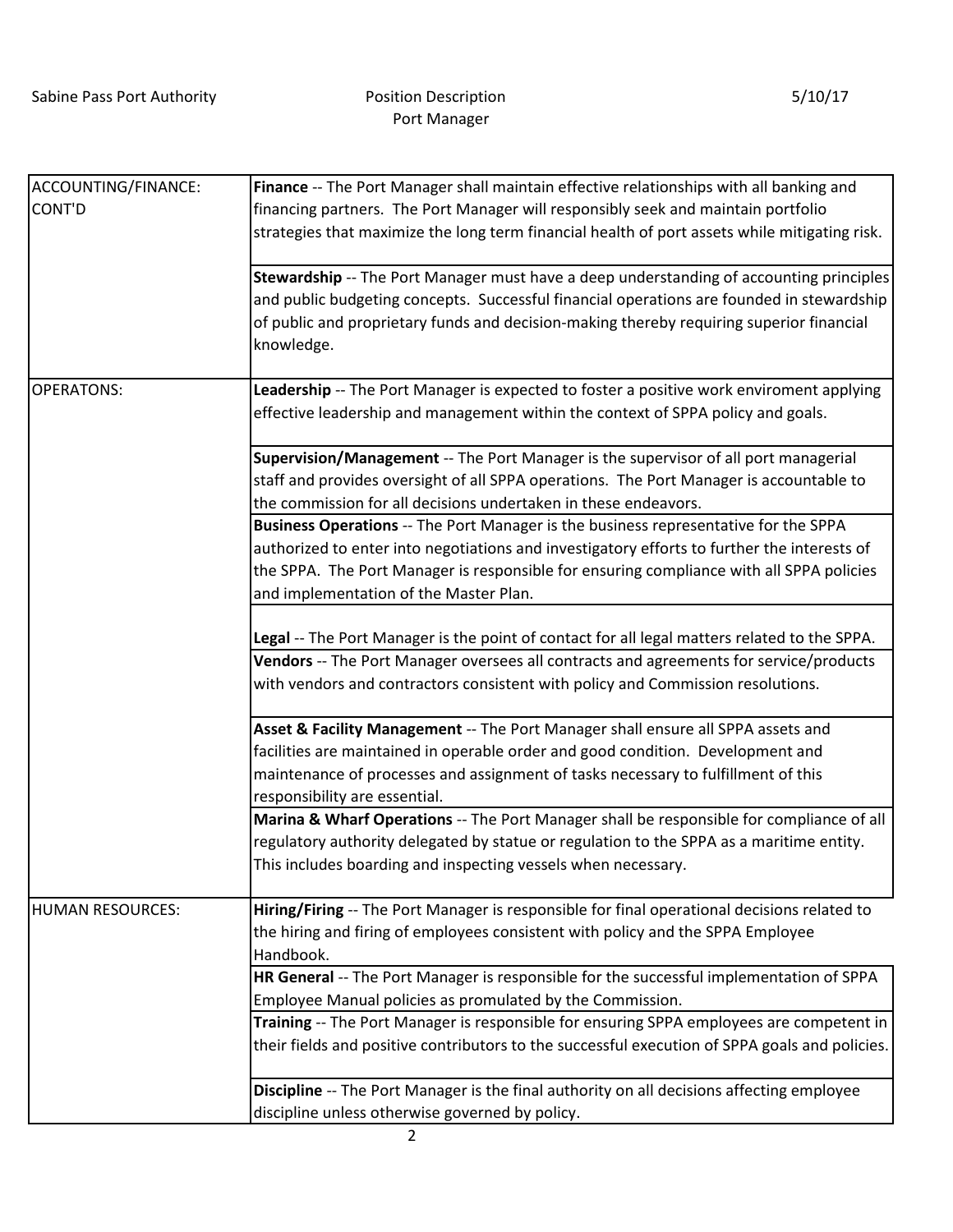Sabine Pass Port Authority **Position Desription** Position Desription **5/10/17** 

|                             | Port Manager                                                                                                                                                                                                                                                                                                                                                                                                     |
|-----------------------------|------------------------------------------------------------------------------------------------------------------------------------------------------------------------------------------------------------------------------------------------------------------------------------------------------------------------------------------------------------------------------------------------------------------|
| <b>HEALTH &amp; SAFETY:</b> | The Port Manager is the chief Health and Safety Officer for the SPPA and may delegate<br>various tasks and duties as appropriate to accomplish the safe operation of the Port.                                                                                                                                                                                                                                   |
|                             | The Port Manager shall design, implement, and execute risk management and reporting                                                                                                                                                                                                                                                                                                                              |
|                             | systems as required to ensure the highest reasonable level of health and safety for all SPPA<br>employees, assets, customers, tenants, partners, and visitors.                                                                                                                                                                                                                                                   |
|                             | These responsibilities include compliance with all federal and state regulation as well as<br>SPPA policy. Disaster planning and recovery are key elements of the risk plan for the Port                                                                                                                                                                                                                         |
|                             | and the Port Manager whall be responsible for the planning, execution, and education of<br>SPPA stakeholders of any and all plans.                                                                                                                                                                                                                                                                               |
|                             | COMMUNITY & GOVERNMENT The Port Manager is the primary ambassador and advocate for the SPPA.                                                                                                                                                                                                                                                                                                                     |
| <b>RELATIONS:</b>           | Intergovernmental -- The Port Manager shall be the representative of SPPA interests in all<br>intergovernmental relationships. Professionalism and superior knowledge of operations,<br>tax policy, and public policy at the local, state, and federal level are essential for success in<br>this position and the SPPA's long-term success. The Port Manager shall be the "face and<br>voic" of SPPA interests. |
|                             | Community -- The Port Manager shall represent the SPPA at public functions and serve as<br>the key point of contact for all media and public requests for information. Superior<br>communication skills and understanding fo sound public relations principles are essential.                                                                                                                                    |
| <b>CUSTOMER RELATIONS:</b>  | The Port Manager shall ensure operation of customer relation policies and activities tht<br>appeal to the highest standard of conduct and ethics.                                                                                                                                                                                                                                                                |
|                             | The Port Manager is responsible for the enforcement of standards and policies as set forth<br>by the Commission as well as enforcement of all external regulation applicable to the<br>SPPA.                                                                                                                                                                                                                     |
|                             | The Port Manager is responsible for fostering an enviroment of friendliness, accountability,<br>service, and mutuality with all tenants, customers, and stakeholders.                                                                                                                                                                                                                                            |

## **SECTION D -- SKILLS, ATTRIBUTES & QUALIFICATIONS**

| <b>REQUIRED SKILLS:</b> |                                                                                         |
|-------------------------|-----------------------------------------------------------------------------------------|
|                         | Outstanding written and verbal communication skills commensurate with executive level   |
|                         | management professional. Must be sufficiently versatile to effectively communicate with |
|                         | a broad range of stakeholders from diverse cultural and industry backgrounds.           |
|                         | Demonstrable comprehension of managerial and financial accounting methodology and       |
|                         | principles.                                                                             |
|                         | Demonstrable comprehension of public budgeting methodology and principles.              |
|                         | Demonstrable ability to dpervise and oversee employees and vendors related to           |
|                         | accounting and finance operatons a SPPA.                                                |
|                         | Demonstrable comprehension of basic tax, regulatory, and legal policy affecting SPPA    |
|                         | operations and policy.                                                                  |
|                         | Demonstrable ability to effectively serve in peer relationship with other governmental  |
|                         | entities and SPPA partners.                                                             |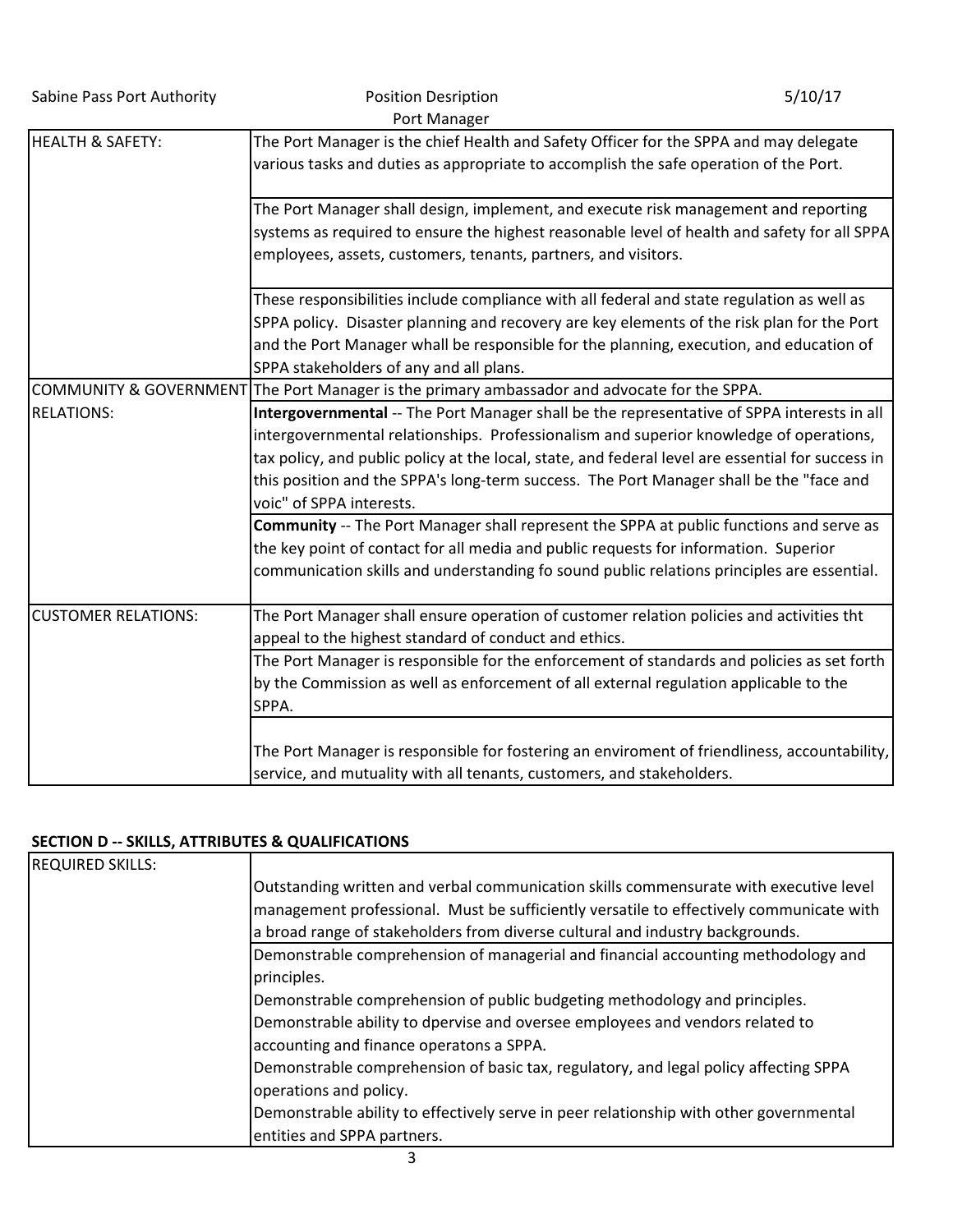| Sabine Pass Port Authority     | <b>Position Desription</b>                                                                                   | 5/10/17 |
|--------------------------------|--------------------------------------------------------------------------------------------------------------|---------|
|                                | Port Manager                                                                                                 |         |
| <b>REQUIRED SKILLS CONT'D:</b> | Excellent time management skills. Ability to effectively schedule priorities for self and<br>SPPA employees. |         |
|                                | Demonstrate record of integrity and ethical decision-making.                                                 |         |
|                                |                                                                                                              |         |
|                                | Clear balance and grasp of "people-friendly" approach to enforcement and management.                         |         |
|                                | Strong senior-level management, accounting, finance, public policy, legal, background.                       |         |
| <b>DESIRED ATTRIBUTES:</b>     | Proactive, Team Player, Problem Solver, Mutual Respect, Optimism, Courteous, Fair,                           |         |
|                                | Excellent Judgement and Objectivity, Steady, Creative, Self-motivated, Leader, Analytical,<br>Ethical.       |         |
| <b>QUAILFICATIONS:</b>         |                                                                                                              |         |
|                                | 4-year Bachelor's degree or higher preferred. Professional certifications in finance,                        |         |
|                                | accounting, management, and/or public budgeting will be considered favorably.                                |         |
|                                | Direct experience with management of teams, business and/or public budgeting,                                |         |
|                                | accounting, financial operations, public communication are essential elements of this                        |         |
|                                | position.                                                                                                    |         |
|                                | Possess at least basic knowledge of maritime and port operations including a working                         |         |
|                                | rudimentary knowledge of the operation of and safe mooring of vessels.                                       |         |
|                                | Experience with management of public entities preferred. Experience with management                          |         |
|                                | of professional teams is required.                                                                           |         |
|                                | Able to successfully perform on and off site. Available outside of business hours as needed                  |         |
|                                | by circumstances, including weekends.                                                                        |         |
|                                | Able to physically perform independent travel, safely and effectively board and move                         |         |
|                                | about vessels, and assist with rudimentary physical tasks as needed at SPPA, including but                   |         |
|                                | not limited to, mooring vessels, and lifting and moving objects over 20 lbs, assisting with                  |         |
|                                | basic maintenance needs.                                                                                     |         |
|                                | Superior proficiency in digital spreadsheet, word processor, and presentation software.                      |         |
|                                | Understanding of site computing infrastructure and operations.                                               |         |
|                                | Subject to satisfactory criminal background, credit, and reference evaluation.                               |         |
| <b>PAY &amp; BENEFITS:</b>     |                                                                                                              |         |
|                                | Salary will be commensurate with demonstrated experience, knowledge, and ability. The                        |         |
|                                | SPPA Commission will negotiate according to the strength of the candidate and consensus                      |         |
|                                | that the candidate is the best fit to accomplishing its goals.                                               |         |
|                                | Participation in SPPA Health and Benefits Insurance Program                                                  |         |
|                                | Participation in Texas County & District Retirement System (TCDRS)                                           |         |
|                                | Paid Time Off negotiated on offer                                                                            |         |